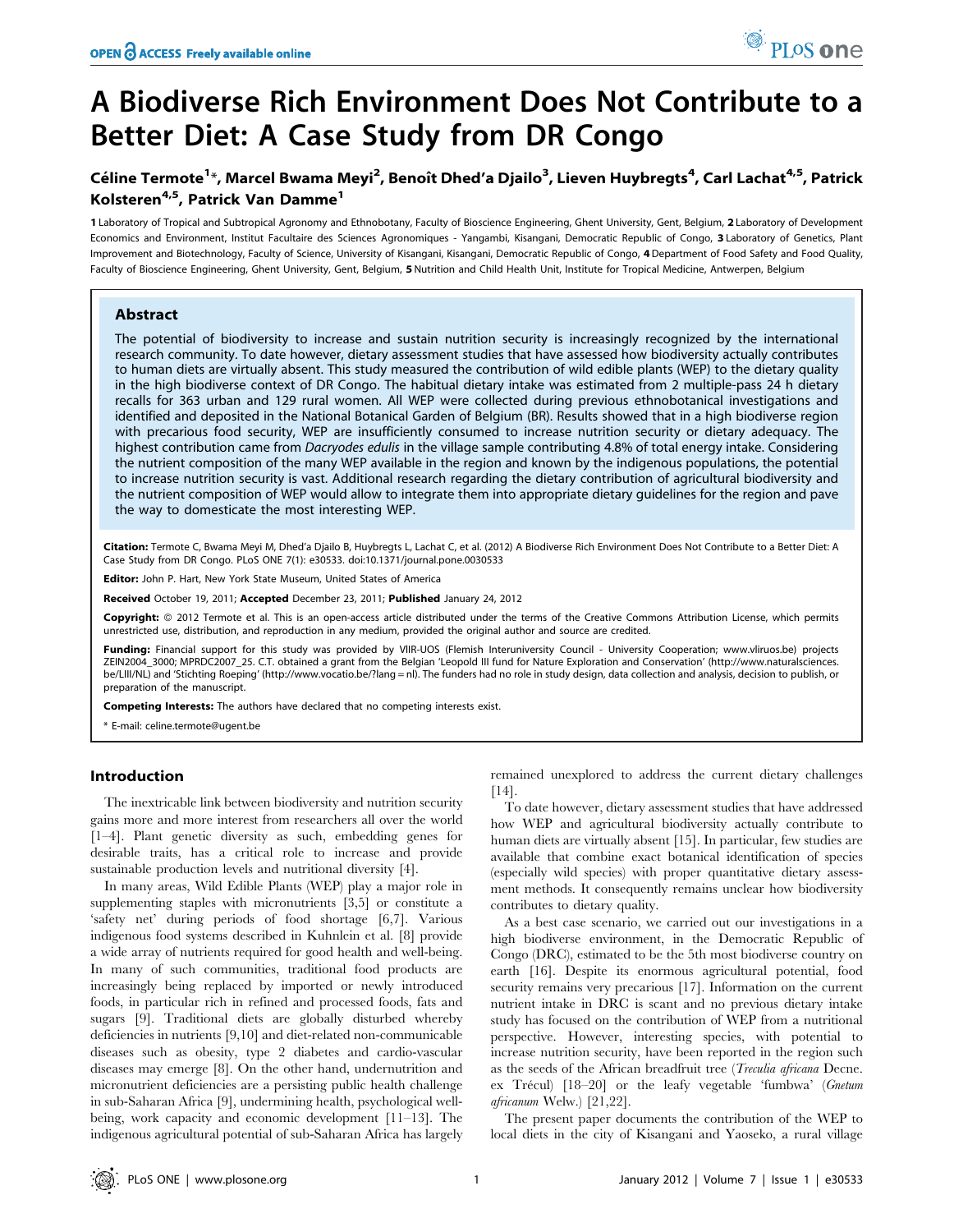inhabited by the Turumbu. It describes the overall diet in the localities and evaluates the dietary intake of women in the study area in relation to the recommended dietary allowances (RDA) [23,24]. The present study is part of a broader project that maps all WEP used in the region and studies their nutritional, socioeconomic and cultural importance in order to set priorities for participatory domestication and market chain development.

# Materials and Methods

As required by the University of Kisangani, research in the region needs to be approved by the Academic Secretary and his council of the University of Kisangani. The research protocol and the questionnaires have been reviewed prior to data collection, approval number SGAC/145/2009.

Before starting field work, written consent was obtained from the local leaders (Kisangani Mayor and village head of Yaoseko) as stipulated in the approved research protocol. Because participants were mainly illiterate, oral informed consent was obtained. Oral informed consent was confirmed by the supervisors or by a second interviewer acting as witness.

#### Sample

The study area comprised the 6 municipalities (Makiso, Tshopo, Lubunga, Kisangani, Mangobo and Kabondo) of Kisangani (capital of the Oriental Province, DRC,  $0^{\circ}31'NB$ ,  $25^{\circ}11'$ , 428 m) and the rural Turumbu village Yaoseko (34 km West of Kisangani, 0°35'03"N, 24°56'14"E, 400 m). Yaoseko was chosen because it was the village with highest WEP knowledge during previous ethnobotanical inventories in Tshopo district (77 WEP species [25,26]). The hot and humid climate in the region is classified as Af in Köppen's typology [27]. Kisangani is situated in the Guineo-Congolian regional center of endemism with mixed moist semi-evergreen forests [28]. Data were collected from a cross-sectional survey conducted between July and September 2009 including 241 adult women in Kisangani (all ethnical groups mixed, further indicated as 'overall city sample'), 129 Turumbu women from the village Yaoseko (further indicated as 'Turumbu village sample') and 122 Turumbu women living in the city of Kisangani (further indicated as 'Turumbu city sample'). Studying actual WEP use and not knowledge, we opted to work with women because of two reasons. Firstly, women take care of cooking and are the decision makers for nutrition in the households in DRC [29]. Recalling food intake from men might induce additional bias and underreporting. Secondly, women are central to address intergenerational effects of malnutrition as their nutrition status not only determines their own health, but also that of future generations through pregnancy and lactation [30]. The research was conducted during the period of highest WEP availability [25,26]. No reliable inhabitants' lists or population estimates were available for Kisangani so convenience sampling was used. The Kisangani sample was two-stage stratified. For each of the six municipalities of the city a random sample of 4 boroughs was drawn based on the list of boroughs available at the municipality's administration. Starting from a central point (hospital, church, etc.) in each sampled borough, a first household was visited. When an adult woman was at home, research goals and methods were clearly explained and oral consent asked. In case of absence or rejection of participation, the household next door was visited. After each interview, three doors were skipped and the next household visited until reaching the quotum of 10 interviews per borough. This way, 40 women per municipality were selected (41 in Lubunga). For the Turumbu village sample, households were visited from one end of the village to the other end. Per household,

we interviewed one adult woman that was home and agreed to participate. As a result 129 on a total of 184 households (70%) were interviewed. For the Turumbu city sample, we relied on the help of the Turumbu mutuelle (informal social security system organized by and for the Turumbu living in the city). In absence of addresses, an administrative member of the mutuelle assembled Turumbu women at a central point from where the researchers started the interviews until reaching the predefined number. Four interviewers, local women with a university degree, were trained during one week and supervised by 2 researchers. Participants could choose the interview language (Lingala, Kiswahili or French). Uniform translations of the questionnaires in Lingala and Kiswahili were agreed upon between the 4 interviewers during the training sessions. All questionnaires and tools were pretested and adapted where necessary.

#### Food intake data

Food intake was assessed by two multiple pass 24-h recalls on non-consecutive days [31]. Portion sizes were estimated using, 1) a booklet with photographs of different calibrated portion sizes; 2) an extensive price-weight-conversion list covering all foods or ingredients reported during the 24 h recalls; and 3) direct measurements of estimated leftovers with a digital scale with a precision of 1 g (Soehnle, Nassau, Germany) [32].

Photographs are an appropriate tool to estimate portion sizes at population level in Africa [33,34]. Portion sizes were calculated as average small, medium and large portion sizes served in local students' and market/road restaurants. The photograph booklet was prepared from the pictures of these average portion sizes as served in locally-used plates.

A price-weight conversion list was composed by visiting the Kisangani central market and 4 municipal markets during the survey period (July–September 2009). Edible portions were weighed using digital dietary scales with a precision of 1 g (Soehnle, Nassau, Germany) and prices recorded for all foods in the 24 h recalls. At least 10 items per food product of the same price category over different vendors per market and in different markets were measured. If necessary, food items were bought to identify edible portion and waste percentages. Consequently, average price-weight conversion factors for use in Kisangani were calculated. Prices in the village did not differ much from those in the city and only for leafy vegetables we needed to calculate adapted conversion factors for use in the village.

Edible portions of fruits and snacks, which come in discrete units, were estimated with the price-weight conversion list. For mixed dishes, we recorded all the ingredients of the total recipe in monetary value and converted them into edible weights by means of the price-weight conversion list. With the aid of the photo-book the total amount of mixed dish cooked (number of plates and respective portion sizes) as well as the amount individually consumed by the interviewee were estimated. In this way, we could estimate the proportion from the total volume of the prepared dish consumed by the respondent and thus also the proportion of each individual ingredient. In addition, we compiled a database with average recipes for the local staple preparations fufu (cassava and/or maize flour and water), lituma (cooked and mashed plantains and/or cassava) and chikwangue (steamed cassava paste) and the most common composite dishes like beans, amaranth, spinach, sweet potato leaves and cassava leaves. Per dish, 5 local recipes were collected and the average recipe calculated [32]. The average recipes for composite dishes were only used in case no individual recipe could be recorded (out of home consumption, in 8.5% of the recalls).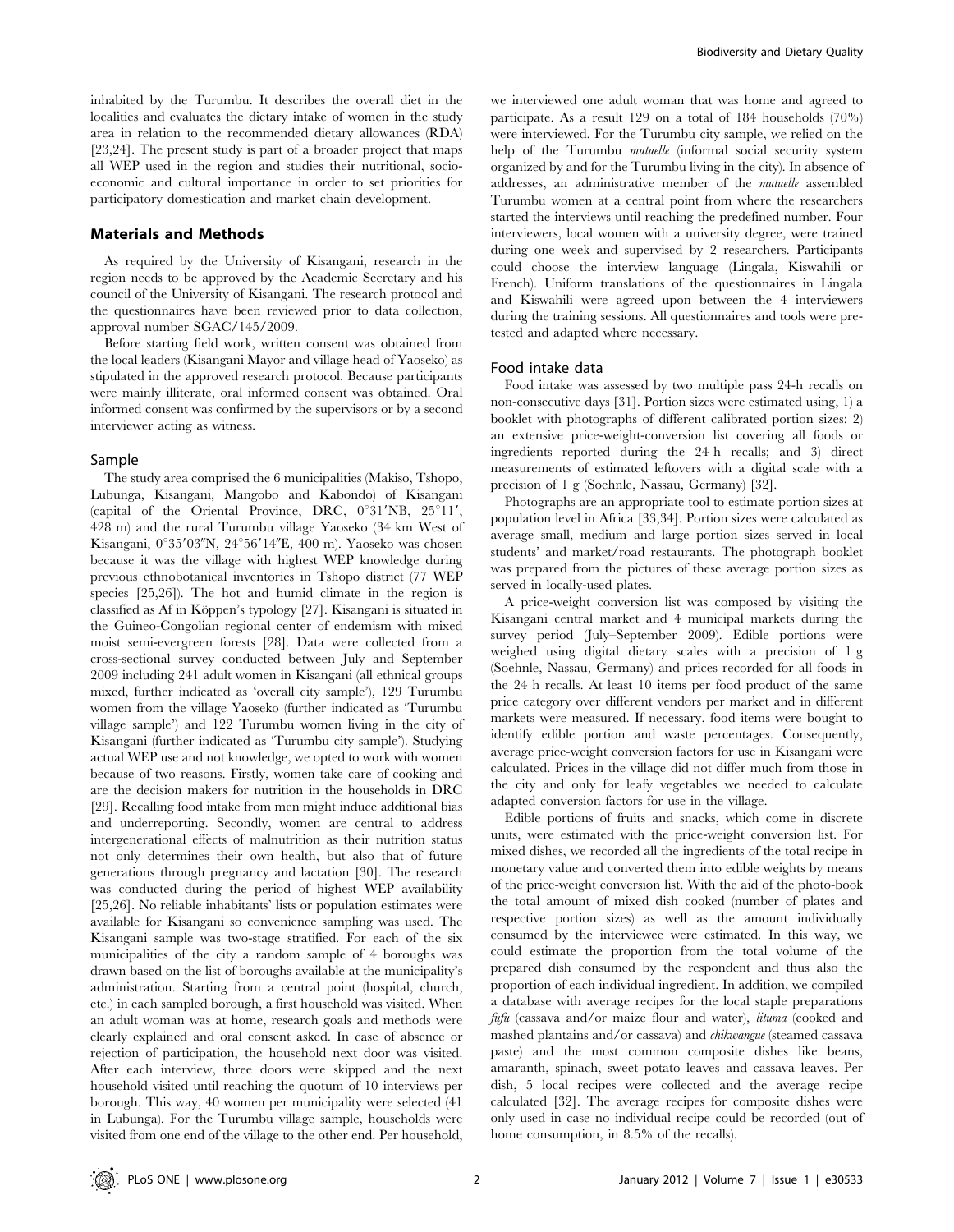# Species identification

Species have been collected and identified at the herbarium of the National Botanical Garden of Belgium (BR) during previous ethnobotanical research. For the description of species' uses and herbarium references we refer to Termote et al. [25,26].

#### Food composition table

 $\overline{\phantom{a}}$ 

Apart from a very old preliminary table [35], no recent food composition table exists for DRC. To convert ingredients into their nutrient levels, the food composition table for Tanzania [36] was used as basis and completed for lacking food items using the USDA nutrient database (www.nal.usda.gov/fnic/foodcomp/ search). For a number of rare or wild foods, other references were used (Kengue [37] for safou (Dacryodes edulis); Cunningham & Wehmeyer [38] for palm wine; Eyo et al. [21] and Isong et al. [22] for 'fumbwa' Gnetum africanum; Enujiugha & Ayodele-Oni [39] for *Tetracarpidium conophorum* and Leung [40] for other wild species). Values for nutrients which were still lacking were

replaced with data on similar foods in the food composition table. Where needed, nutrient contents of raw foods were corrected for cooking processes according to the USDA guidelines [41].

# Data analysis

Food intake data from the 24 h recall were entered and processed in the Lucille food analysis software (Ghent University, Gent, Belgium, www.foodintake.ugent.be) and usual food group and nutrient intake distributions were generated using the multiple source method [42,43]. This method allows eliminating the intraperson variation of the nutrient intake. The distributions generated were adjusted for 'interviewer' and 'recall day'. We omitted pregnant or lactating women in the analyses of nutrient intakes, because their energy and nutrient needs are higher to compensate for pregnancy or lactation.

Statistical analyses were performed in SPlus 8.1 (TIBCO software Inc., Palo Alto, California, USA).  $\chi^2$ -tests were used to

| <b>Table 1.</b> Sample characteristics of the food consumption survey. |  |  |  |  |  |
|------------------------------------------------------------------------|--|--|--|--|--|
|------------------------------------------------------------------------|--|--|--|--|--|

| <b>Characteristics</b>                            | Kisangani city             | Turumbu city                 | Yaoseko                      | $\rho^2$    |
|---------------------------------------------------|----------------------------|------------------------------|------------------------------|-------------|
|                                                   | n(%)                       | n(%)                         | n(%)                         |             |
| Total number of subjects                          | 241                        | 122                          | 129                          |             |
| Age (years) <sup>1</sup>                          | 35.0 $\pm$ 11.7 $a$        | 44.1 $\pm$ 14.8 <sup>b</sup> | $30.5 \pm 11.0$ <sup>c</sup> | < 0.001     |
| Age categories                                    |                            |                              |                              |             |
| $<$ 20 years                                      | 27(11.2)                   | 9(7.4)                       | 27 (20.9)                    |             |
| $21-35$ years                                     | 117(48.5)                  | 28 (23.0)                    | 64 (49.6)                    |             |
| $>35$ years                                       | 99(41.1)                   | 84 (68.9)                    | 35(27.1)                     |             |
| (NA)                                              | (0)                        | (1)                          | (3)                          |             |
| Pregnant                                          | 18(7.5)                    | 5(4.1)                       | 13(10.1)                     | 0.19        |
| Lactating                                         | 41 (17.0)                  | 9(7.4)                       | 36 (27.9)                    | < 0.001     |
| Years of schooling <sup>1</sup>                   | $8.2\pm2.8$ $^{\rm a}$     | 5.4 $\pm$ 3.9 $^{\rm b}$     | $4.8 \pm 2.3$ b              | $\pmb{0}$   |
| Number of WEP known <sup>1</sup>                  | $7.2 \pm 2.6$ <sup>a</sup> | $8.0 \pm 2.3$ <sup>a</sup>   | $16.2 \pm 5.1$ b             | $\pmb{0}$   |
| Ethnicity                                         |                            |                              |                              |             |
| Turumbu                                           | 6(2.5)                     | 122 (100)                    | 105 (81.4)                   |             |
| <b>Tshopo District</b>                            | 137 (56.8)                 | $\mathbf 0$                  | 21(16.3)                     |             |
| Other                                             | 98 (40.7)                  | 0                            | 3(2.3)                       |             |
| Marital status                                    |                            |                              |                              | $\pmb{0}$   |
| Single                                            | 16(6.6)                    | 12 (9.8)                     | 2(1.6)                       |             |
| Married (1ste wife)                               | 188 (78.0)                 | 64 (52.5)                    | 92 (71.3)                    |             |
| Married (2 <sup>nd</sup> or 3 <sup>rd</sup> wife) | 15(6.2)                    | 8(6.6)                       | 27 (20.9)                    |             |
| Divorced or widow                                 | 22(9.1)                    | 38 (31.1)                    | 8(6.2)                       |             |
| Household members <sup>1</sup>                    | $9.0 + 4.4$                | $9.4 + 5.0$                  | $8.1 \pm 4.4$                | 0.08        |
| Field                                             | 56 (23.2)                  | 36 (29.5)                    | 122 (94.6)                   | $\mathbf 0$ |
| Garden                                            | 195 (80.9)                 | 107 (87.7)                   | 52 (40.3)                    | $\mathbf 0$ |
| Cattle raising                                    | 105 (43.6)                 | 49 (40.2)                    | 67 (51.9)                    | 0.15        |
| Hunting                                           | 6(2.5)                     | 11(9.0)                      | 89 (69.0)                    | $\mathbf 0$ |
| Fishing                                           | 16(6.6)                    | 15(12.3)                     | 99 (76.7)                    | $\mathbf 0$ |
| Collecting WEP                                    | 48 (19.9)                  | 55 (45.1)                    | 120 (93.0)                   | $\pmb{0}$   |
| Collecting insects                                | 21(8.7)                    | 42 (34.4)                    | 120 (93.0)                   | $\pmb{0}$   |
| Collecting mushrooms                              | 38 (15.8)                  | 60 (49.2)                    | 123 (95.3)                   | $\mathbf 0$ |

<sup>1</sup> Mean with standard deviation;

<sup>2</sup>calculated using  $\chi^2$ -tests for factor variables; ANOVA for comparison of means, if p<0.05, a Tukey post-hoc test was performed, different letters indicate statistically different means at 0.05 level.

doi:10.1371/journal.pone.0030533.t001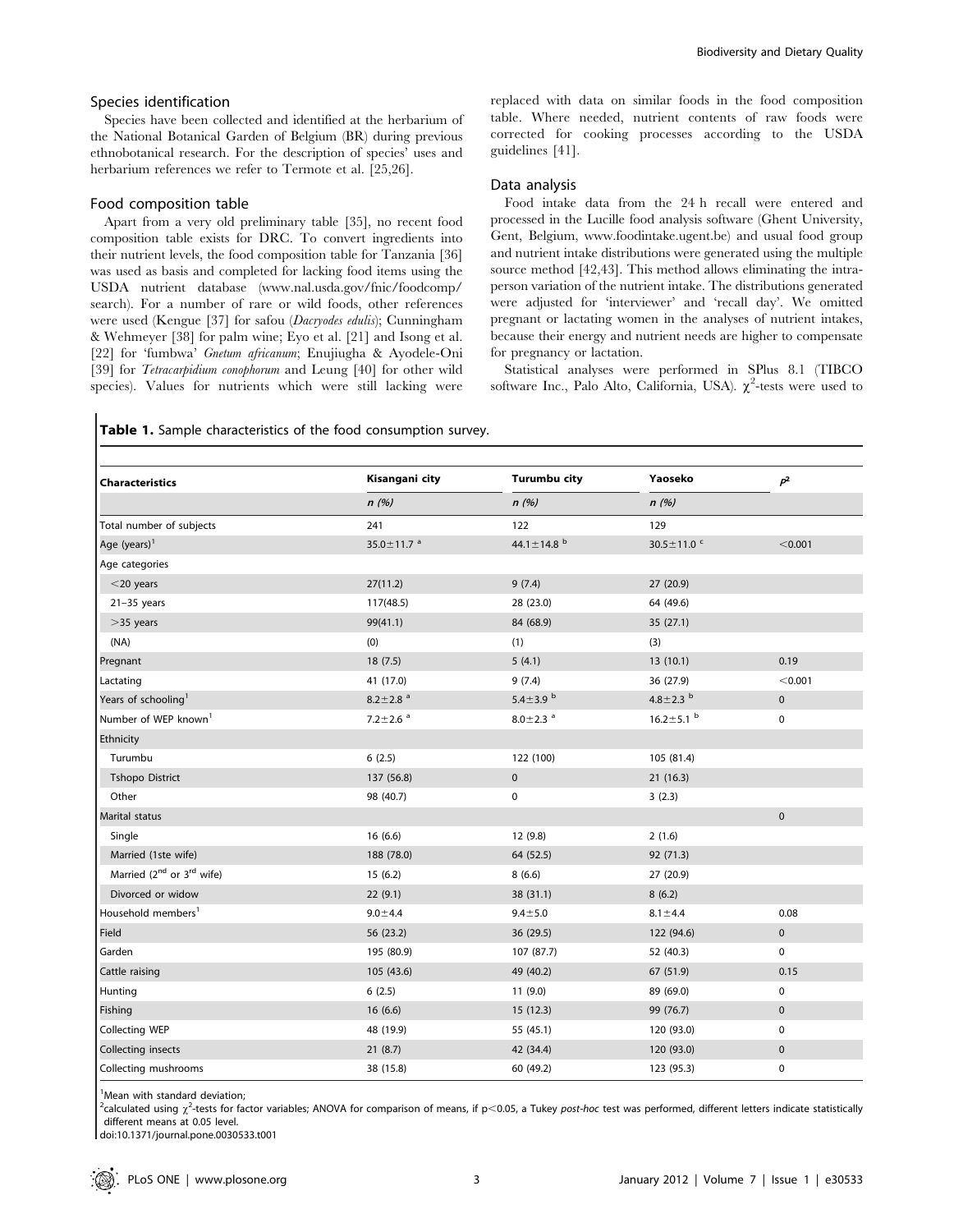Table 2. Proportion of women that consumed food groups and food items<sup>1</sup>.

| Food groups and food items                                                                      | Kisangani<br>$(n = 241)$ | Turumbu city<br>$(n = 122)$ | Turumbu<br>village $(n = 129)$ | $P^2$             |                         |
|-------------------------------------------------------------------------------------------------|--------------------------|-----------------------------|--------------------------------|-------------------|-------------------------|
|                                                                                                 | n(%)                     | n(%)                        | n(%)                           | Kisangani - Tcity | <b>Tcity - Tvillage</b> |
| Cereals                                                                                         | 212.5 (88.1)             | 84 (68.8)                   | 32 (24.7)                      | $<$ 0.001         | < 0.001                 |
| Rice                                                                                            | 151 (62.6)               | 56 (45.9)                   | 6.5(5.1)                       |                   |                         |
| Maize                                                                                           | 103 (42.7)               | 33 (27.2)                   | 26.5 (20.7)                    |                   |                         |
| <b>Bread</b>                                                                                    | 53 (22.0)                | 16.5(13.7)                  | 0.5(0.4)                       |                   |                         |
| Roots & tubers                                                                                  | 183.5 (76.2)             | 103 (84.3)                  | 127.5 (98.8)                   | 0.09              | < 0.001                 |
| Cassava                                                                                         | 173 (71.8)               | 97.5 (79.9)                 | 127.5 (98.8)                   |                   |                         |
| Plantain                                                                                        | 57 (23.6)                | 48.5 (39.8)                 | 68 (52.7)                      |                   |                         |
| *Wild yam (Dioscorea spp.)                                                                      | $\mathbf 0$              | 0.5(0.4)                    | 0.5(0.4)                       |                   |                         |
| <b>Nuts &amp; pulses</b>                                                                        | 125.5 (52.1)             | 53.5 (43.9)                 | 12.5(9.7)                      | 0.21              | < 0.001                 |
| Peanuts                                                                                         | 62.5 (25.9)              | 38 (31.1)                   | 10(7.8)                        |                   |                         |
| Cowpea                                                                                          | 7.5(3.1)                 | 2(1.7)                      | 1.5(1.2)                       |                   |                         |
| Haricot                                                                                         | 47.5 (19.6)              | 15 (12.4)                   | $\pmb{0}$                      |                   |                         |
| Soya                                                                                            | 17.5(7.3)                | 2.5(2.1)                    | 0                              |                   |                         |
| Pumpkin seeds                                                                                   | 15.5(6.5)                | $\mathbf 0$                 | $\mathbf 0$                    |                   |                         |
| * Wild nuts (Tetracarpdium conophorum (Müll.Arg.)<br>Hutch. et Dalziel and Panda oleosa Pierre) | $\mathbf 0$              | 0                           | 1.5(1.2)                       |                   |                         |
| <b>Vegetables</b>                                                                               | 233.5 (96.9)             | 112.5 (92.3)                | 115.5 (89.5)                   | 0.0075            | 0.45                    |
| Cassava leaves                                                                                  | 131.5 (54.6)             | 66.5 (54.5)                 | 80.5 (62.5)                    |                   |                         |
| Sweet potato leaves                                                                             | 41 (17.0)                | 24 (19.8)                   | 20.5 (16.0)                    |                   |                         |
| Amaranth                                                                                        | 18.5(7.7)                | 12.5(20.1)                  | 9(7.0)                         |                   |                         |
| Spinach                                                                                         | 11.6(4.8)                | 4(3.5)                      | 8.5(6.6)                       |                   |                         |
| Eggplant                                                                                        | 52.5 (21.7)              | 19 (15.4)                   | 10(7.8)                        |                   |                         |
| Welsh onion                                                                                     | 165 (68.4)               | 73 (59.9)                   | 44 (34.0)                      |                   |                         |
| Onion                                                                                           | 113.5 (47.0)             | 46 (37.7)                   | 15.5 (12.1)                    |                   |                         |
| Tomato                                                                                          | 135 (56.1)               | 58.5 (48.0)                 | 50.5 (39.1)                    |                   |                         |
| Tomatopaste                                                                                     | 87 (36.0)                | 26.5 (21.7)                 | 2.5(2.0)                       |                   |                         |
| Celery                                                                                          | 98 (40.6)                | 28 (23.0)                   | 10.5(8.2)                      |                   |                         |
| * Fumbwa (Gnetum africanum Welw.)                                                               | 0.5(0.2)                 | 0                           | 0                              |                   |                         |
| * Meye (Megaphrynium macrostachyum (Benth.)<br>Milne-Redh.)                                     | 0.5(0.2)                 | 0.5(0.4)                    | 0                              |                   |                         |
| <sup>*</sup> Gbedegbede (Amaranthus dubius Mart. ex Thell)                                      | 0                        | 0.5(0.4)                    | 0                              |                   |                         |
| * Sese (Talinum triangulare (Jacq.) Willd.)                                                     | $\mathbf 0$              | 0.5(0.4)                    | 6.5(5.1)                       |                   | 0.0061                  |
| Fruit                                                                                           | 55 (23.8)                | 23 (18.8)                   | 47 (36.3)                      | 0.27              | $0.001$                 |
| Avocado                                                                                         | 20.5(8.6)                | 4.5 (3.9)                   | 1(0.8)                         |                   |                         |
| Banana                                                                                          | 19 (8.0)                 | 10(8.0)                     | 1(0.8)                         |                   |                         |
| Papaya                                                                                          | 1.5(0.6)                 | $\pmb{0}$                   | 3.5(2.8)                       |                   |                         |
| Safou (Dacryodes edulis (G.Don.) H.J.Lam.) <sup>3</sup>                                         | 9.5(4.0)                 | 8(6.4)                      | 39 (30.1)                      | 0.26              | < 0.001                 |
| * Tondolo (Aframomum laurentii<br>(De Wild. et T.Durand) K.Schum.)                              | 0.5(0.2)                 | $\pmb{0}$                   | 0                              |                   |                         |
| * Sakanu (Cola bruneelii De Wild.)                                                              | 0                        | 0                           | 0.5(0.4)                       |                   |                         |
| Bombi (Anonidium mannii (Oliv.) Engl. et Diels)                                                 | $\mathbf 0$              | $\mathbf 0$                 | 4(3.1)                         |                   |                         |
| <b>MPO</b>                                                                                      | 49.5 (20.5)              | 20.5 (16.8)                 | 46 (35.5)                      | 0.14              | < 0.001                 |
| Bush meet fresh                                                                                 | 1.5(0.6)                 | 1(0.8)                      | 6(4.7)                         |                   |                         |
| Smoked bush meet                                                                                | 26.5(11.1)               | 13 (10.7)                   | 36.5(28.1)                     |                   |                         |
| Fish                                                                                            | 149.5 (62.0)             | 55.5 (45.3)                 | 55 (42.6)                      | < 0.001           | 0.88                    |
| Fresh fish                                                                                      | 16.5(6.9)                | 9(7.3)                      | 22.5 (17.6)                    |                   |                         |
| Salted fish                                                                                     | 74 (30.8)                | 30.5 (24.8)                 | 22 (17.2)                      |                   |                         |
| Smoked fish                                                                                     | 75 (30.8)                | 24.5 (20.1)                 | 19.5 (15.3)                    |                   |                         |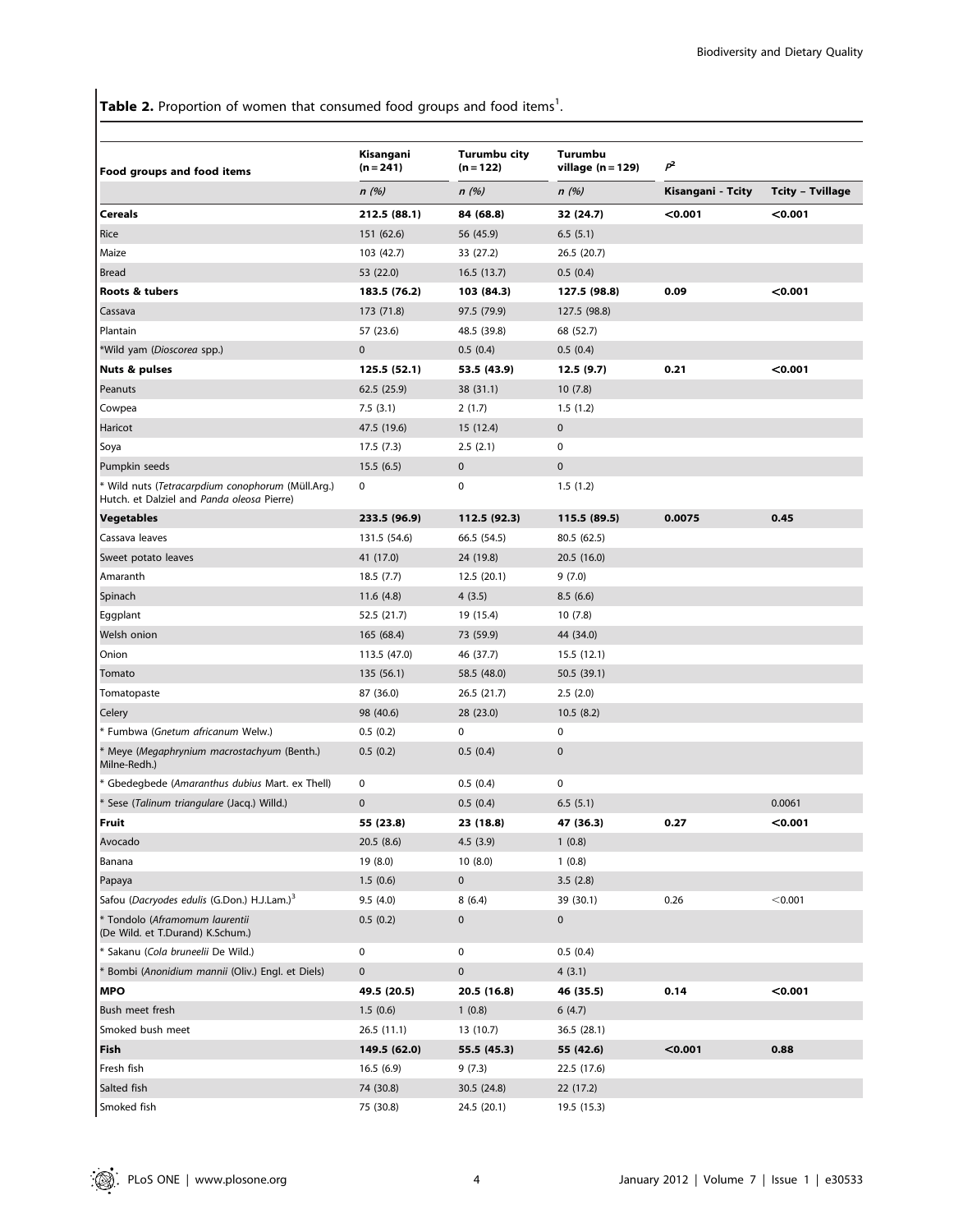# Table 2. Cont.

| Food groups and food items                    | Kisangani<br>$(n = 241)$ | Turumbu city<br>$(n = 122)$ | Turumbu<br>village $(n = 129)$ | p <sup>2</sup>    |                         |
|-----------------------------------------------|--------------------------|-----------------------------|--------------------------------|-------------------|-------------------------|
|                                               | n(%)                     | n(%)                        | n(%)                           | Kisangani - Tcity | <b>Tcity - Tvillage</b> |
| Egg                                           | 3.5(1.5)                 | 2.5(2.1)                    | 1(0.8)                         |                   |                         |
| Milk&milkproducts                             | 38 (15.7)                | 12(9.8)                     | 2(1.6)                         | 0.051             | < 0.001                 |
| Milk                                          | 37.5 (15.5)              | 12 (9.8)                    | 2(1.6)                         |                   |                         |
| Oil&fat                                       | 236.5 (98.1)             | 116.5 (95.6)                | 125.5 (97.3)                   | 0.0486            | 0.31                    |
| Palm oil                                      | 223.5 (92.7)             | 114.5 (94.0)                | 125.5 (97.3)                   |                   |                         |
| Vegetal oil                                   | 41.5 (17.2)              | 15.5(12.6)                  | 1.5(1.2)                       |                   |                         |
| <b>Mushrooms</b>                              | 7.5(3.1)                 | 3.5(2.9)                    | 12.5(9.8)                      | 0.58              | 0.0028                  |
| <b>Caterpillars</b>                           | 47 (19.5)                | 38.5 (31.5)                 | 30(23.1)                       | 0.0093            | 0.22                    |
| <b>Sugars</b>                                 | 214.5 (51.6)             | 51 (41.8)                   | 49.5 (38.3)                    | 0.11              | 0.50                    |
| Sugar                                         | 117.5 (48.7)             | 49.5 (40.4)                 | 46 (36.6)                      |                   |                         |
| Soft drinks                                   | 11.5(4.8)                | 2(1.7)                      | 0                              |                   |                         |
| <b>Miscellaneous</b>                          | 238.5 (99.0)             | 119.5 (97.8)                | 128.5 (99.6)                   |                   |                         |
| Wild spices                                   | 2.5(1.0)                 | 1(0.8)                      | 11(8.6)                        |                   | < 0.001                 |
| *Longowu (Hua gaboni Pierre ex De Wild.)      | $\mathbf{0}$             | $\mathbf{0}$                | 7(5.5)                         |                   |                         |
| *Bofili (Scorodophloeus zenkeri Harms)        | $\mathbf 0$              | $\mathbf 0$                 | 1.5(1.2)                       |                   |                         |
| *Kalafulu (Cinnamomum zeylanicum Blume)       | 1.5(0.6)                 | 1(0.8)                      | 1(0.8)                         |                   |                         |
| *Ketchu (Piper quineense Schumach. et Thonn.) | 1(0.4)                   | 0                           | 1.5(1.2)                       |                   |                         |
| *Kelele (Hymenocardia ulmoides Oliv.)         | $\mathbf{0}$             | $\mathbf{0}$                | 0.5(0.4)                       |                   |                         |

<sup>1</sup>Only food items consumed by at least 5% of a group are reported, except for WEP. All WEP consumed in this study are shown; they are preceded by an asterisk. For WEP herbarium references we refer to Termote et al. (2010, 2011).

<sup>2</sup>The Turumbu living in the city were compared with the overall city sample and the Turumbu from the village were compared with the Turumbu from the city.  $\chi^2$ -tests were performed for all food groups and wild food items which were consumed by at least 10 persons over the two samples compared.

<sup>3</sup>Safou (Dacryodes edulis) occurs native in Central Africa. This species is cultivated on a small scale around the homesteads, but also harvested from the wild. It can be considered as semi-wild.

doi:10.1371/journal.pone.0030533.t002

compare proportions of women consuming different foods and food groups between the 3 samples and ANOVA with Tukey post hoc-tests to compare energy contributions of food groups and nutrient intakes between the 3 samples. Comparisons of micronutrient intake were adjusted for total energy intake. The percentage of non-pregnant non-lactating women with micronutrient intakes below the RDA for adult women (FAO & WHO 2004) were calculated for the 3 samples. The lowest bioavailability for iron  $(5\%)$  and zinc  $(15\%)$  was used as the diets recorded were predominantly plant-based [32]. To assess the nutritional contribution of WEP in the diet, the sample was split in WEP-consumers (eating more than 10 g of WEP, the semi-wild safou included, in at least one of both recalls) and non-consumers. Energy contributions of food groups and usual nutrient intakes of both groups were compared in a regression model adjusted for sample design. The significance level was set at 5% for all statistical tests and all tests were two-sided.

#### Results

# Participant characteristics

Table 1 presents the participant characteristics for the three samples. The village sample contained younger women, more lactating women, more women of a polygamous household and with a higher knowledge of WEP. Compared to the other women, they were also more involved in activities such as agriculture, hunting, fishing and collecting WEP, insects or mushrooms.

#### Consumption frequency of food groups and wild foods

Cassava was the most frequently consumed staple food in the three samples (Table 2) (consumed in resp. 76.2, 84.3 and 98.8% of the recalls in the overall city, Turumbu city and Turumbu village samples). The second most important staple in the village were plantain bananas. In the city more cereals were consumed, especially rice followed by maize and bread. Cassava leaves constituted the main side dish (more than 50% of all recalls) for women in all samples. Caterpillars form an important part of the diet in all samples as they are abundant during the July–October season (resp. 19.5, 31.5 and 23.1% of the recalls for the general city, Turumbu city and Turumbu village sample). Only 15 WEP (1 wild yam, 2 wild nuts, 4 wild leafy vegetable, 3 wild fruits and 5 wild spices, see table 2 for species identifications) were found in a small number of recalls in the three samples. More consumed was the semi-wild fruit safou (Dacryodes edulis) in 30.1% of the recalls in the village and in 19 recalls in the city.

# Energy contribution of food groups and wild foods

**Table 3** shows the energy contributions of 14 food groups and wild foods for the 3 samples. WEP contributed marginally to the energy intake in the 3 samples, except for safou in the village sample (4.8%). In the village, safou contributed more to total energy intake than the meat/poultry/offal, fish, nuts and pulses, vegetables, sugars or caterpillars food groups. The village diets are mainly characterized by a high consumption of roots and tubers (especially cassava, 45.4%), vegetables and a high energy contribution of oils and fat (36% principally from palm oil). City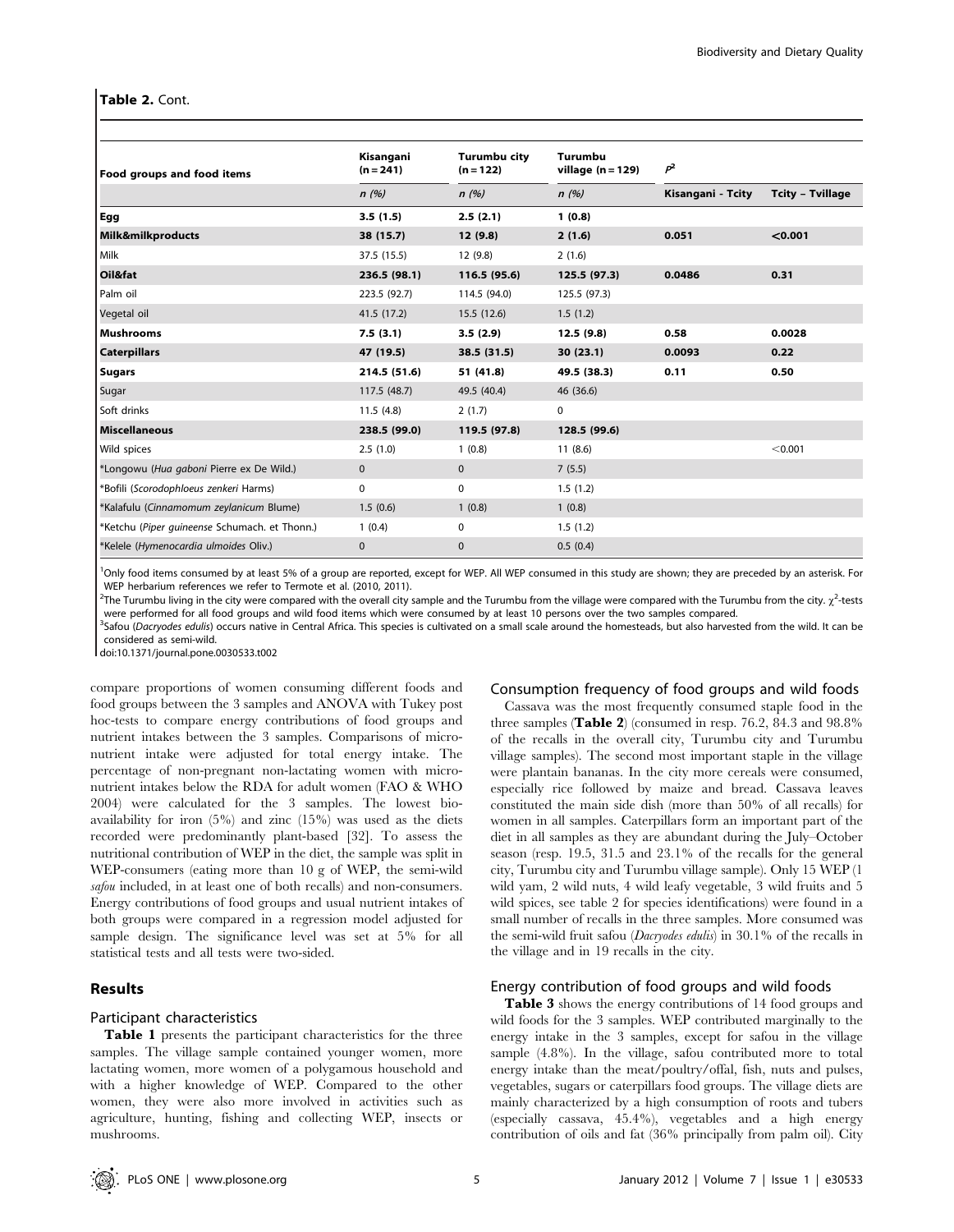Table 3. Energy contribution of food groups and wild foods per sample<sup>1</sup>.

| Food group             | Kisangani city                 |                                |                                | <b>Turumbu city</b>            |                              | Turumbu village                |              |
|------------------------|--------------------------------|--------------------------------|--------------------------------|--------------------------------|------------------------------|--------------------------------|--------------|
|                        | Energy $(kca)^3$               | % total<br>energy <sup>4</sup> | Energy $(kca)^3$               | % total<br>energy <sup>4</sup> | Energy $(kca)^3$             | % total<br>energy <sup>4</sup> |              |
| Cereals                | 539.9 $\pm$ 210.9 $a$          | 25.0                           | $355.2 \pm 177.5^{\rm b}$      | 19.7                           | 39.3 $\pm$ 81.6 $c$          | 2.1                            | $\mathbf 0$  |
| Roots and tubers       | 383.4 $\pm$ 192.6 $a$          | 17.5                           | 401.6 $\pm$ 168.5 $a$          | 22.3                           | 847.7 $\pm$ 345 $^{\rm b}$   | 45.4                           | $\mathbf 0$  |
| - Wild yam             | $\overline{\phantom{0}}^5$     |                                | $\sim$                         |                                | $\sim$                       |                                |              |
| Nuts & pulses          | $170.5 \pm 111.8$ <sup>a</sup> | 7.8                            | $139.5 \pm 164.7$ <sup>a</sup> | 7.7                            | 19.1 $\pm$ 70.9 <sup>b</sup> | 1.0                            | $\mathbf 0$  |
| - Wild nuts            |                                |                                |                                |                                |                              |                                |              |
| Vegetables             | 61.2 $\pm$ 23.5 a,b            | 2.8                            | 57.6 $\pm$ 25.4 $a$            | 3.1                            | $62 \pm 24.8$ <sup>b</sup>   | 3.3                            | 0.055        |
| - Wild vegetables      |                                |                                |                                |                                | $2.2 \pm 7.5$                | 0.1                            |              |
| Fruits                 | 39.8 $\pm$ 61.9 $a$            | 1.8                            | $30 \pm 49.5$ <sup>a</sup>     | 1.7                            | 95.8 $\pm$ 94.1 $^{\rm b}$   | 5.1                            | 0.001        |
| - Wild fruits          | $\sim$                         |                                | $\sim$                         |                                | $9 + 40.7$                   | 0.5                            |              |
| - Safou                | 12.1 $\pm$ 51 $a$              | 0.6                            | 11.7 $\pm$ 36.7 $a$            | 0.6                            | 89.6 $\pm$ 107.2 b           | 4.8                            | $\mathbf{0}$ |
| Meat/Poultry/Offal     | 58.5 $\pm$ 93.6 $a$            | 2.7                            | $32 \pm 82.7$ b                | 1.8                            | $27.9 \pm 33.7$ b            | 1.5                            | 0.0004       |
| - Bush meet fresh      |                                |                                | $\sim$                         |                                | $5.7 \pm 27.6$               | 0.3                            |              |
| - Smoked bush meet     | $17.7 \pm 50.3$                | 0.8                            | $9.9 \pm 26.2$                 | 0.6                            | $19.9 \pm 26$                | 1.0                            | 0.11         |
| Fish and fish products | 41.8 $\pm$ 35 $a$              | 1.9                            | 30.7 $\pm$ 34.9 $^{\rm b}$     | 1.7                            | $21 \pm 23.2$ c              | 1.1                            | < 0.001      |
| Eggs                   |                                |                                |                                |                                |                              |                                |              |
| Milk/milk products     | $16.4 \pm 40.1$ <sup>a</sup>   | 0.8                            | $11.6 \pm 38.7$ <sup>a</sup>   | 0.6                            | $0.5 \pm 3.8$ b              |                                | 0.0001       |
| Oils and Fats          | 719.6 $\pm$ 196.1 $^a$         | 33.0                           | 623.8 $\pm$ 261.2 $^{\rm b}$   | 34.6                           | 663.4 $\pm$ 236.4 a,b        | 35.5                           | 0.0004       |
| Sugars                 | 101.9 $\pm$ 89.8 $^{a}$        | 4.7                            | 56.4 $\pm$ 72.7 $^{\rm b}$     | 3.1                            | 29.4 $\pm$ 35.3 $\degree$    | 1.6                            | $\Omega$     |
| Miscellaneous          | $18.7 \pm 30.6$                | 0.9                            | $16.9 \pm 53.2$                | 0.9                            | $31.7 \pm 84.4$              | 1.7                            | 0.054        |
| - Wild spices          | $0.2 \pm 1.7$                  | < 0.1%                         | $\sim$                         |                                | $0.4 + 2.4$                  | < 0.1%                         |              |
| Mushrooms              | $0.4 \pm 1.9$ <sup>a</sup>     | $< 0.1\%$                      | $0.6 \pm 2.8$ <sup>a,b</sup>   | < 0.1%                         | $1.4 \pm 3.7$ b              | 0.1                            | 0.0034       |
| Caterpillars           | $13.5 \pm 27.5$                | 0.6                            | $16.2 \pm 19.1$                | 0.9                            | $14.9 \pm 23.6$              | 0.8                            | 0.59         |

<sup>1</sup>All values are usual intake means  $\pm$  standard deviation, with adjustment for *recall day* and *interviewer;*<br><sup>2</sup>ANOVA comparison of moans. If p<0.05, a Tukey perf her test was performed different letters indicate

PANOVA comparison of means. If p<0.05, a Tukey post-hoc test was performed, different letters indicate statistically different means at 0.05 level;

 $31$  calorie = 4.1868 Joule.

4expressed as percentage of total energy intake;<br><sup>Su\_u</sup>' indicates that the energy contribution from these foods was insignificant.

doi:10.1371/journal.pone.0030533.t003

diets are more composed of a mix of roots/tubers (17.5%), cereals (25%) and vegetables and have also a high energy contribution from oils and fats (33%). Sugar energy contribution increases significantly from the Turumbu village sample (1.6%) over the Turumbu city sample (3.1%) to the overall city sample (4.7%). The energy contribution of caterpillars is rather low in comparison with the proportion of women who consume this food group (Table 2) and not significantly different over the three samples.

Subsequently, we compared the energy contribution of the different food groups between women who consumed WEP and those who did not. The overall city sample counted 20 WEP consumers (safou included), the Turumbu city and Turumbu village sample resp. 18 and 72. After correcting for sampling, WEP consumers consumed significantly more fruits and roots & tubers than non WEP consumers (Table 4).

# Usual nutrient intake of non-pregnant/non-lactating women

Women in the overall city sample had a significantly higher daily energy intake  $(2,102 \text{ kcal} \pm 444.2)$  than the women in the Turumbu city  $(1,715 \text{ kcal} \pm 599.6)$  and the Turumbu village samples  $(1,779.4 \text{ kcal} \pm 564.9)$  (Table 5). Percentage energy from protein was significantly lower in the village sample (7.6%) than for the other 2 samples (9.2 and 9.4%, resp.). Percentage energy obtained from fat was comparable over the 3 samples.

The Turumbu women in the city had significantly lower relative intakes for vitamin A, vitamin C, thiamine, niacin, vitamin B-6, folate and calcium than the women in the overall city sample and higher intakes for riboflavin. The Turumbu in the village had significantly higher intakes for vitamin C, thiamine, vitamin B-6, folate, calcium and iron and lower intakes for niacin, vitamin B-12 and zinc than the Turumbu women in the city.

When comparing usual micro-nutrient intakes with the RDA for adult non pregnant non lactating women, more than 75% of the women in all samples had intakes below the RDA for niacin, folate, vitamin B-12, calcium, iron and zinc. However, most women in all samples had vitamin A, vitamin C and riboflavin intakes above the RDA.

Subsequently, we compared women who ate WEP (including safou) with those who did not (Table 6). Corrected for energy intake, WEP-consumers had significantly higher intakes of vitamin A, vitamin C, vitamin B-6 and calcium and relatively lower intakes for riboflavin.

#### **Discussion**

The main finding of this study was that WEP were rarely consumed and do not contribute substantially to diets in this high biodiverse region. In total, only 15 wild species figured in a small number of recalls (11 species in the village, 7 in the city). The most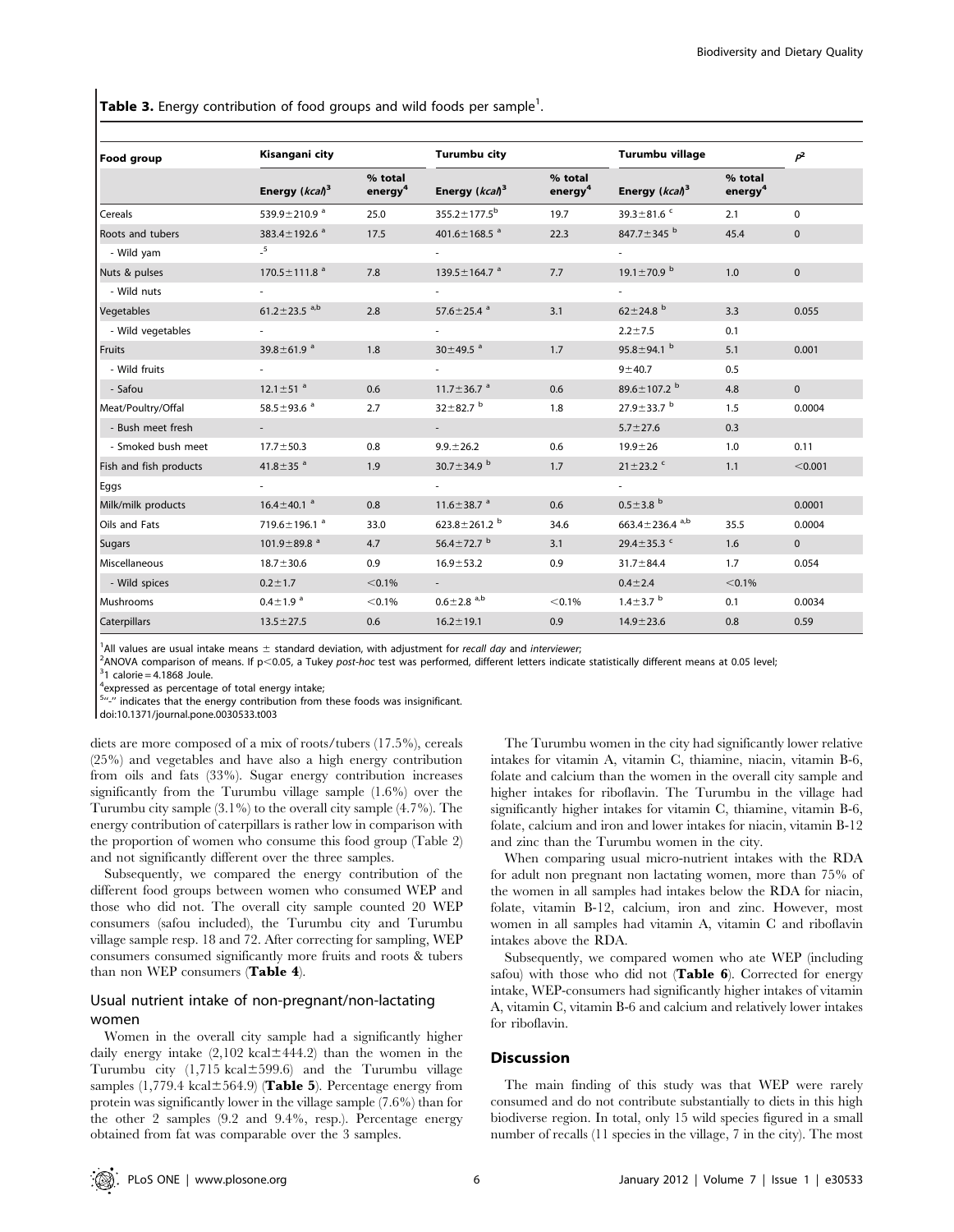Table 4. Energy contribution of food groups for WEP consumers and non WEP consumers<sup>1</sup>.

| Food group             | WEP consumer <sup>2</sup> ( $n = 110$ ) |                             | Non WEP consumer $(n = 382)$ |                             | Difference of<br>means <sup>3</sup> | $\boldsymbol{\rho}^{\!\!\mathbf{A}}$ |
|------------------------|-----------------------------------------|-----------------------------|------------------------------|-----------------------------|-------------------------------------|--------------------------------------|
|                        | Energy (kcal) <sup>5</sup>              | % total energy <sup>6</sup> | Energy (kcal) <sup>5</sup>   | % total energy <sup>6</sup> |                                     |                                      |
| Cereals                | $165.8 \pm 234.6$                       | 8.2                         | $419.6 \pm 255.7$            | 20.9                        | $-27.3$                             | 0.21                                 |
| Roots and tubers       | 753.6 ± 357.3                           | 37.3                        | $439.4 \pm 257.4$            | 21.0                        | 106.3                               | < 0.001                              |
| Nuts & pulses          | $65.9 \pm 125.1$                        | 3.3                         | 139.6 ± 132.9                | 7.0                         | $-0.77$                             | 0.96                                 |
| Vegetables             | $63.7 \pm 22.3$                         | 3.1                         | $60.6 \pm 25.0$              | 3.0                         | 0.93                                | 0.76                                 |
| Fruits                 | $132.9 \pm 83.7$                        | 6.6                         | $28.8 \pm 51.3$              | 1.4                         | 97.4                                | < 0.001                              |
| Meat/Poultry/Offal     | $32.0 \pm 65.0$                         | 1.6                         | $47.3 \pm 84.1$              | 2.4                         | $-3.4$                              | 0.42                                 |
| Fish and fish products | $29.4 \pm 33.8$                         | 1.5                         | $34.8 \pm 33.2$              | 1.7                         | 5.0                                 | 0.21                                 |
| Eggs                   | $\mathbf{I}$                            |                             | $\overline{\phantom{a}}$     |                             |                                     |                                      |
| Milk/milk products     | $3.2 + 3.2$                             | 0.2                         | $13.3 \pm 38.3$              | 0.7                         | $-3.4$                              | 0.73                                 |
| Oils and Fats          | $662.5 \pm 227.5$                       | 32.8                        | $686.4 \pm 227.6$            | 34.3                        | $-7.8$                              | 0.78                                 |
| Sugars                 | $42.2 \pm 52.5$                         | 2.1                         | $80.0 + 85.6$                | 4.0                         | $-8.1$                              | 0.38                                 |
| Miscellaneous          | $21.3 \pm 24.7$                         | 1.1                         | $21.8 \pm 61.3$              | 1.1                         | $-9.4$                              | 0.17                                 |
| Mushrooms              | $1.0 + 3.3$                             |                             | $0.6 + 2.6$                  |                             | $-0.076$                            | 0.82                                 |
| Caterpillars           | $18.1 \pm 24.7$                         | 0.9                         | $13.5 \pm 24.5$              | 0.7                         | 5.5                                 | 0.07                                 |

<sup>1</sup>All values are usual intake means  $\pm$  standard deviation, with adjustment for *recall day* and *interviewer*; <sup>2</sup> people who consumed more than 10 g of MEP in at least one of both recalls (safou included);

 $^2$ people who consumed more than 10 g of WEP in at least one of both recalls (safou included);

<sup>3</sup>Model based difference of means (WEP consumer – non WEP consumer), adjusted for the fixed effect sample;<br><sup>4</sup>Model based adjusted for the fixed effect sample.

<sup>4</sup>Model-based adjusted for the fixed effect sample.

 $5$ 1 calorie = 4.1868 Joule:

<sup>6</sup> expressed as percentage of total energy intake;

 $7''$ -" indicates that the energy contribution from these foods was insignificant.

doi:10.1371/journal.pone.0030533.t004

noteworthy contribution came from the semi-wild fruit D. edulis, reported in 30.1% of the recalls and contributing 4.8% of total energy intake in the village. This is surprising as other studies have mentioned indigenous food systems where biodiversity is widely used and thus supposed to provide many essential nutrients and variety in diets [3,5,8]. However, until now, only a few studies were able to calculate the complete nutrient contributions of correctly identified wild species [15]. In the communal areas in South Africa, Dovie et al. [44], found that 91% of households harvested and consumed wild edible herbs, with a mean daily consumption of 0.2 kg per household. According to Ogle et al. [45], more than 50 wild edible plants contributed, respectively, 81% and 63% of the daily intake of vegetables during the flood period and rainy season in the Mekong Delta in Vietnam and made important contributions to the intake of carotene, vitamin C, calcium and iron. On average 3 wild vegetable species were consumed over a 7 day food frequency recall period in the Mekong Delta as well as in the Central Highland population in Vietnam [46]. Based on those few available studies and the region's high biodiversity we expected a lot more WEP to be regularly consumed.

The results of this study combined with the high number of WEP known in the region and described in Termote et al. [25,26] indicates a huge gap between knowledge and effective use of WEP. Fifty wild vegetables, 67 wild fruits and 18 wild nuts besides condiments, tubers, tea substitutes, etc. have been inventoried in the Turumbu, Mbole and Bali communities in Tshopo District. In Yaoseko, the inhabitants described 77 WEP, but only 11 species figured in their diets, in the period of highest availability [25,26]. The findings of this research indicate that ethnobotanists should find ways to clearly separate knowledge from effective use of plant species. Documenting WEP knowledge before it disappears,

investigating how WEP are actually used and identifying the determinants for use is needed to develop strategies to (re)valorize their traditional uses.

Our findings show that there is margin for improvement of the dietary intake in the region by consumption of WEP. WEPconsumers ate more food, had higher intakes of energy and vitamin A, vitamin C, vitamin B-6 and calcium. In general, the Turumbu samples were characterized by a low energy intake. UNDP/UNOPS [27] estimated energy intakes for the Oriental Province in 1996 at 1,758 kcal/adult inhabitant, which is comparable to our estimates. The very precarious nutrition situation in rural DRC was also confirmed in recent surveys [47,48]. An estimated 17.3% of the women the Province have a BMI $<$ 18.5 kg.m<sup>-2</sup> [47]. We also found a high contribution of fats (33 to 35.5% of total energy intake), exceeding the WHO/FAO recommendations for macronutrient intakes (15 to 30% of total energy from fats [23]. Many side dishes contain large amounts of red palm oil, which seems to be a cheap source of energy. In addition, the diet fell short of various micronutrients in particular niacin, folate, vitamin B-12, iron, zinc and calcium with more than 75% of women having intakes below the RDA. According to the DHS-RDC study [47] 49.2% of women in the Oriental Province were anemic. Torheim et al. [13] previously documented how inadequate intakes of multiple micronutrients are common in sub-Saharan Africa and how the promotion of a diversified diet is more appropriate than providing single micronutrient complements in resource poor environments [13].

One could have expected that the diet's low energy and micronutrients can be complemented by consumption of the ready available WEP at least in rural settings. However, the intake of WEP in our sample was too low to significantly contribute to the dietary intake. The composition of various WEP documented in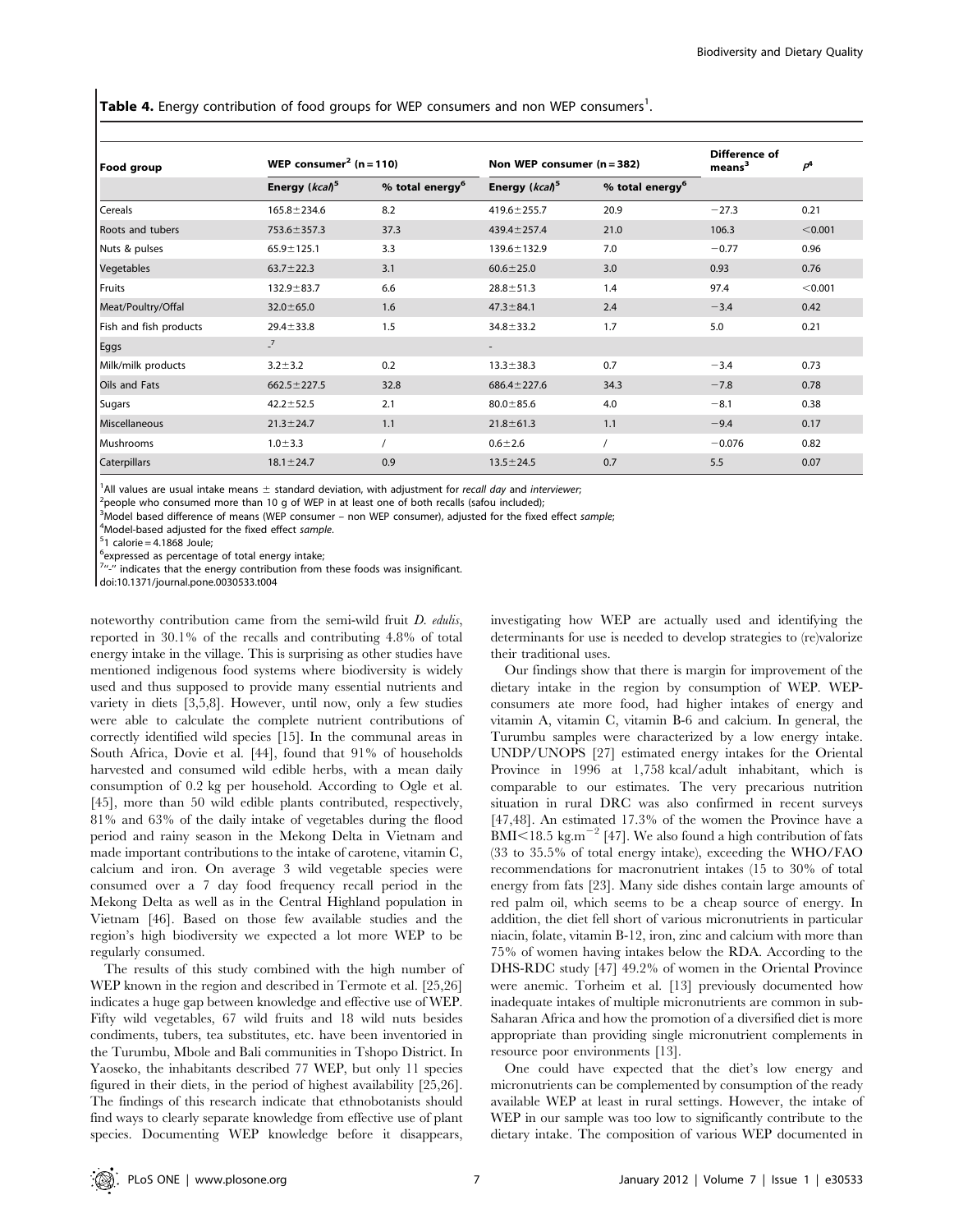Table 5. Usual daily dietary intakes of non pregnant/non lactating women in Kisangani (city), Turumbu women in Kisangani (city) and Turumbu women in Yaoseko (village)<sup>1</sup>.

| Nutrient                             | Kisangani<br>$(n = 182)$          |                                   | Turumbu city<br>$(n = 108)$   |                                   | Turumbu Yaoseko<br>$(n = 80)$ |                                   | $\rho^3$ |
|--------------------------------------|-----------------------------------|-----------------------------------|-------------------------------|-----------------------------------|-------------------------------|-----------------------------------|----------|
|                                      |                                   | % women<br>under RDA <sup>2</sup> |                               | % women<br>under RDA <sup>2</sup> |                               | % women<br>under RDA <sup>2</sup> |          |
| Weight (g)                           | 1039.64 $\pm$ 275.14 <sup>a</sup> |                                   | 872.35 ± 271.83 $^{\rm b}$    |                                   | $1062.88 \pm 354.48^a$        |                                   | < 0.001  |
| Energy (kcal)                        | $2102 \pm 444.19^a$               |                                   | 1715.08±599.57 b              |                                   | $1779.37 \pm 564.85^b$        |                                   | < 0.001  |
| Energy density (kcal/100 g)          | 205.47 $\pm$ 23.0 <sup>a</sup>    |                                   | 196.13 $\pm$ 26.21 $^{\rm b}$ |                                   | 169.34 $\pm$ 21.9 $\degree$   |                                   | < 0.001  |
| Energy from protein (%)              | $9.24 \pm 2.13^a$                 |                                   | $9.36 \pm 2.1$ <sup>a</sup>   |                                   | $7.56 \pm 1.98$ <sup>b</sup>  |                                   | < 0.001  |
| Energy from lipids (%)               | $44.78 \pm 5.42$                  |                                   | $46.19 \pm 6.4$               |                                   | $44.18 \pm 8.06$              |                                   | 0.0686   |
| Total carbohydrate $(q)^4$           | 260.79 $\pm$ 64.1 $^a$            |                                   | 211.71 $\pm$ 64.82 $^{\circ}$ |                                   | 241.62 ± 94.55 $^{\rm b}$     |                                   | < 0.001  |
| Fibre $(g)^4$                        | $22.48 \pm 8.73$                  |                                   | $17.59 \pm 8.76$              |                                   | $18.81 \pm 7.56$              |                                   | 0.4021   |
| Vitamin A ( $\mu$ g RE) <sup>4</sup> | 4240.06±898.37 <sup>a</sup>       | $\mathbf{0}$                      | 3886.47±764.4 b               | $\mathbf{0}$                      | 4301.83 ± 768.44 b            | $\Omega$                          | < 0.001  |
| Vitamin C $(mq)^4$                   | 89.39 $\pm$ 23.46 $^a$            | 3.85                              | 86.17 ± 29.34 $^{\rm b}$      | 5.56                              | 165.61 $\pm$ 74.22 $\degree$  | 0                                 | < 0.001  |
| Thiamine $(mq)^4$                    | $1.03 \pm 0.27$ <sup>a</sup>      | 63.19                             | $0.95 \pm 0.36$ b             | 72.2                              | $1.07 \pm 0.41$ <sup>c</sup>  | 61.25                             | < 0.001  |
| Riboflavin $(mg)^4$                  | $2.07 \pm 0.73$ <sup>a</sup>      | 3.85                              | $2.55 \pm 1.88$ b             | 7.41                              | $2.52 \pm 2.02$ b             | 13.75                             | < 0.001  |
| Niacin $(mq)^4$                      | $9.12 \pm 2.87$ <sup>a</sup>      | 93.4                              | 8.08 $\pm$ 3 <sup>b</sup>     | 96.3                              | 7.44 $\pm$ 2.76 $^{\circ}$    | 97.5                              | < 0.001  |
| Vitamin B-6 $(mg)^4$                 | $1.73 \pm 0.51$ <sup>a</sup>      | 24.18                             | $1.55 \pm 0.43$ b             | 31.48                             | $2.40 \pm 1.1$ <sup>c</sup>   | 21.25                             | < 0.001  |
| Folate $(\mu g)^4$                   | 219.18 $\pm$ 58.84 $a$            | 100                               | 202.9 $\pm$ 65.88 $^{\rm b}$  | 100                               | 238.08 $\pm$ 86.34 $\degree$  | 93.75                             | < 0.001  |
| Vitamin B-12 $(\mu q)^4$             | $1.44 \pm 0.58$ <sup>a</sup>      | 93.4                              | $1.28 \pm 1.49$ <sup>a</sup>  | 87.03                             | $0.6 \pm 0.57$ b              | 97.5                              | < 0.001  |
| Calcium $(mg)^4$                     | 406.23 ± 104.98 $a$               | 100                               | 384.87 ± 138.13 $^{\rm b}$    | 99.07                             | 541.91±245.64 c               | 95                                | < 0.001  |
| Iron $(mg)^4$                        | 11.89 $\pm$ 3.67 $^{a,b}$         | 100                               | 8.93 $\pm$ 2.89 $a$           | 100                               | $10.42 \pm 4.22$ <sup>b</sup> | 100                               | 0.0154   |
| Zinc $(mg)^4$                        | $6.46 \pm 2.1$ <sup>a</sup>       | 91.8                              | 5.04 $\pm$ 1.8 <sup>a</sup>   | 99.07                             | 3.89 $\pm$ 1.9 $^{\rm b}$     | 97.5                              | < 0.001  |
| Alcohol $(q)^4$                      | $0.99 \pm 5.7$                    |                                   | $0.31 \pm 2.32$               |                                   | $1.37 \pm 5.48$               |                                   | 0.3143   |

<sup>1</sup>All values are usual intake means  $\pm$  standard deviation, with adjustment for recall day and interviewer;  $^{206}$  of women under PDA, recommended daily allowances for adults [24].

 $2\%$  of women under RDA, recommended daily allowances for adults [24];

<sup>3</sup>ANOVA comparison of means. If p<0.05, a Tukey *post-hoc* test was performed. Different letters indicate statistically different means at 0.05 level;  $^{4}P$  adjusted for total energy intake in the model as described by

 $^{4}P$  adjusted for total energy intake in the model as described by [55].

doi:10.1371/journal.pone.0030533.t005

the dietary assessment could clearly improve dietary intake in terms of energy and micronutrients. Gnetum africanum, e.g. is a good source of protein, containing all essential amino-acids and many minerals (Na, K, Ca, Mg, Fe; [21,22,40]. Furthermore, wild leafy vegetables can ameliorate dietary diversity and compensate for the lack of pharmacologically-active substances - bio-active components with beneficial effects on health - which cultivated species may have lost during domestication [49,50].

A possible barrier to WEP-consumption may be the distance to be walked to collect certain species in primary forest or the workload to collect and prepare the WEP. A constraint for wild nut consumption may be the high work load involved in cracking the nuts. In addition, many women reported that they do not know about the nutritional qualities of wild foods and expressed their eagerness to know more about nutritional values of their indigenous plants. So, we are convinced that there is room to increase the consumption of traditional foods if appropriate information is provided. Creating 'awareness' of the multiple benefits of WEP through nutritional education, role plays, WEP fairs or recipe exchanges are some possible community interventions [51,52].

An important strength of this study is the dietary assessment method. In this study, we performed two recalls on non-consecutive days, which is appropriate to correct for intra-individual variance, calculate the usual nutrient intakes for the period with highest WEP availability and to compare means of the three samples and to identify the proportion at risk of inadequate intakes [32,53]. Since

potential underreporting might occur, we went great lengths to obtain all WEP consumed. As extreme intakes are frequent and part of the dietary habits in the study population, we did not exclude extreme intakes as over- or underreporters. Food is acquired from day to day and few households store food at home. In the village, households have food reserves on the field, with erratic accessibility during rains. Labor and financial revenue is unpredictable for urban dwellers as well. On various days, one may obtain large quantities of food from relatives or participate in several festivities, which leads to extreme high intakes. Extreme intakes however, are likely to be compensated for and balanced at population level. Another constraint was the lack of an appropriate food composition table. As Baingana et al. [54], we recommend that a food composition table is developed for DRC for at least the common foods. Despite the limitations however, we are confident to provide a fair representation of the dietary contribution of WEP on a population level in our sample. Although Yaoseko is certainly representative for the rural area in Tshopo District, integrating other ethnical groups in the region where we already inventoried WEP, as well as other countries with other biodiversity conditions, in similar studies would contribute to the current knowledge on biodiversity in diets.

The international community (e.g. FAO, Bioversity International) has stressed the need for nutritional composition data on local varieties of crops and wild foods to tap into the potential of biodiversity for food and nutrition security [2]. Our findings provide critical insights into a highly biodiverse context and illustrate the need to translate knowledge into dietary habits. Before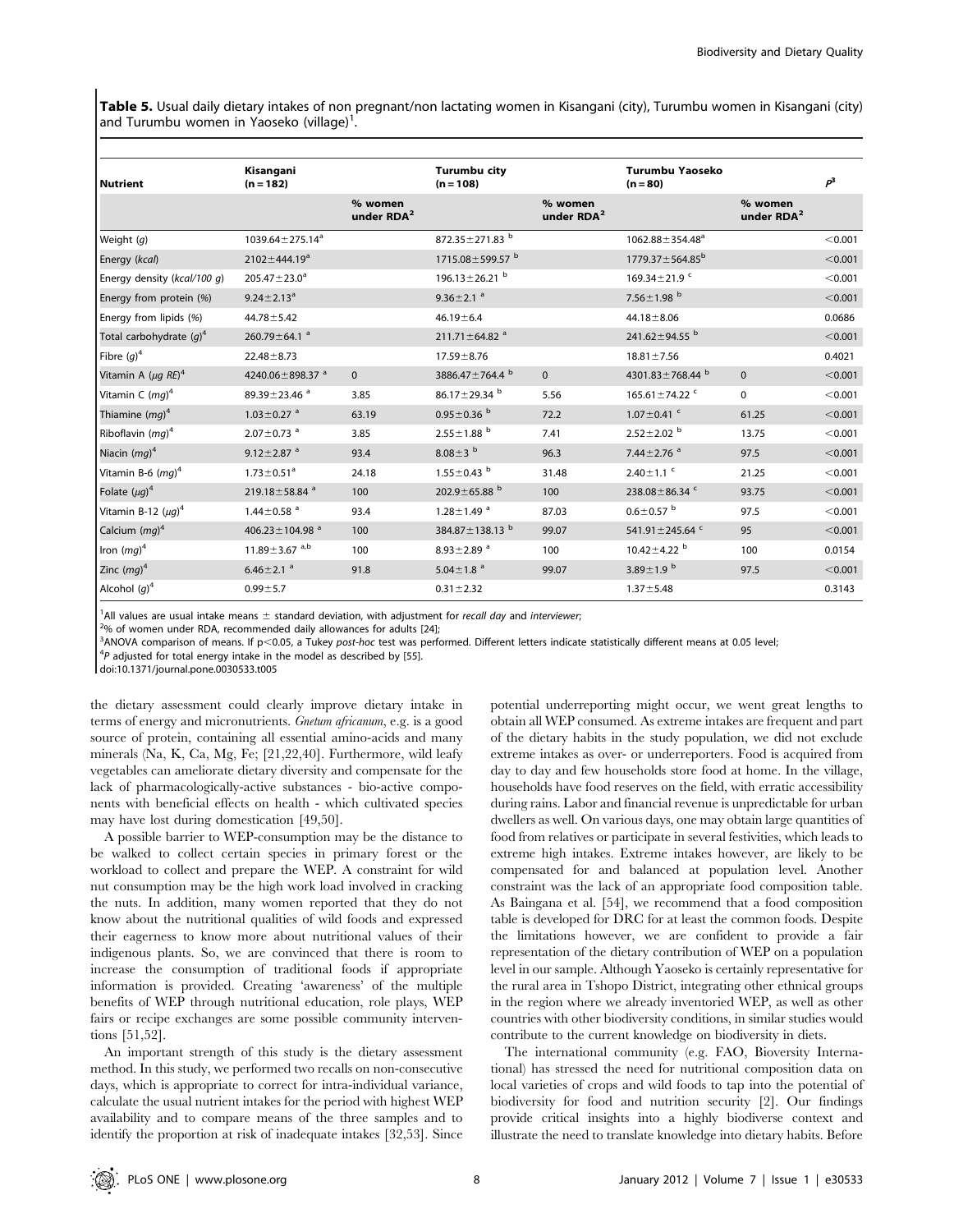Table 6. Usual daily dietary intakes of non pregnant/non lactating WEP-consumers and non-consumers (safou included)<sup>1</sup>.

| l Nutrient                  | WEP consumers <sup>2</sup><br>$(n = 78)$ |                   | <b>Non WEP consumers</b><br>$(n = 310)$ |                      | <b>Difference of</b><br>$\,$ means $^3$ | $P^4$   |
|-----------------------------|------------------------------------------|-------------------|-----------------------------------------|----------------------|-----------------------------------------|---------|
|                             |                                          | % women under RDA |                                         | % women<br>under RDA |                                         |         |
| Weight (g)                  | $1099.61 \pm 323.98$                     |                   | $972.27 \pm 291.16$                     |                      | 125.4                                   | 0.0026  |
| Energy (kcal)               | 1975.7 ± 552.48                          |                   | 1915.98 ± 545.52                        |                      | 213.6                                   | 0.0037  |
| Energy from protein (%)     | $8.92 \pm 2.44$                          |                   | $8.93 \pm 2.14$                         |                      | 1.0                                     | < 0.001 |
| Energy from lipids (%)      | $43.25 \pm 6.81$                         |                   | $45.5 \pm 6.15$                         |                      | $-2.3$                                  | 0.0101  |
| Total carbohydrate $(q)^5$  | $262.64 \pm 85.97$                       |                   | $238.28 \pm 70.52$                      |                      | 35.6                                    | 0.18    |
| Fibre $(q)^5$               | $23.23 \pm 8.26$                         |                   | $19.65 \pm 8.77$                        |                      | 6.1                                     | < 0.001 |
| Vitamin A $(\mu q \, RE)^5$ | $4247.8 \pm 802.44$                      | $\mathbf 0$       | 4130.87 ± 863.32                        | 0                    | 63.8                                    | < 0.001 |
| Vitamin C $(mq)^5$          | 150.79±72.01                             | $\mathbf{0}$      | $92.49 \pm 36.26$                       | 3.23                 | 28.7                                    | 0.0025  |
| Thiamine (mg) <sup>5</sup>  | $1.1 \pm 0.35$                           | 56.4              | $1.0 \pm 0.32$                          | 68.39                | 0.091                                   | 0.12    |
| Riboflavin $(mq)^5$         | $2.2 \pm 1.5$                            | 10.26             | $2.32 \pm 1.46$                         | 5.16                 | $-0.36$                                 | < 0.001 |
| Niacin $(mq)^5$             | $8.76 \pm 2.72$                          | 93.59             | $8.42 \pm 3.02$                         | 95.81                | 1.3                                     | 0.12    |
| Vitamin B-6 $(mq)^5$        | $2.37 \pm 0.98$                          | 8.97              | $1.68 \pm 0.58$                         | 27.74                | 0.45                                    | < 0.001 |
| Folate $(\mu g)^5$          | 245.07 ± 74.92                           | 94.87             | $211.88 \pm 64.82$                      | 99.68                | 28.8                                    | 0.79    |
| Vitamin B-12 $(\mu q)^5$    | $0.97 \pm 0.76$                          | 93.59             | $1.29 \pm 1.02$                         | 93.87                | 0.061                                   | 0.83    |
| Calcium $(mq)^5$            | 569.14 ± 222.91                          | 93.59             | 392.82 ± 121.64                         | 100                  | 141.3                                   | < 0.001 |
| Iron $(mq)^5$               | $11.4 \pm 3.79$                          | 100               | $10.6 \pm 3.8$                          | 100                  | 1.5                                     | 0.42    |
| Zinc $(mq)^5$               | $5.15 \pm 2.25$                          | 94.87             | $5.63 \pm 2.22$                         | 95.81                | 0.7                                     | 0.25    |
| Alcohol $(q)^5$             | $0.88 \pm 4.62$                          |                   | $0.88 \pm 5.04$                         |                      | $-0.31$                                 |         |

<sup>1</sup>All values are usual intake means  $\pm$  standard deviation, with adjustment for *recall day* and *interviewer*; <sup>2</sup> poople who consumed more than 10 g of MED in at lost and of both recalls (safou included);

 $^{2}$ people who consumed more than 10 g of WEP in at least one of both recalls (safou included);

 $3$ Model based difference of means (WEP consumer – non WEP consumer), adjusted for the fixed effect sample;<br> $4$ Model based adjusted for the fixed effect sample;

<sup>4</sup>Model-based adjusted for the fixed effect sample;

 $5$ Adjusted for total energy intake in the model as described by [55].

doi:10.1371/journal.pone.0030533.t006

getting indefinitely lost, indigenous knowledge on wild edible species and their use in the diet merits further research to capture the potential of biodiversity and ameliorate diet adequacy. Generating food composition data for WEP and making this information available to local populations in combination with research on ecology, management and (participatory) domestication of WEP to be integrated in fields and homegardens, should be considered as a sustainable way to increase nutrition security in the area.

However, the consumption of WEP alone will not suffice to tackle the nutritional problems encountered by the local populations in Tshopo District. The whole agricultural system has been neglected for decades and needs urgent reorganization (CFSVA, 2008). Policy makers, NGO's and local communities should grasp such reorganization to invest in agroforestry and agrobiodiversity. Integration of local fruit trees and traditional vegetables, tubers and others into agroforestry systems and home gardens for better food security, sustainability and biodiversity conservation should be promoted. In the context of vast agricultural potential of DRC, food-based approaches, integrating WEP and agrobiodiversity in the dietary guidelines, are needed to address food security.

# References

- 1. Johns T, Eyzaguirre PB (2006) Linking biodiversity, diet and health in policy and practice. Proc Nutr Soc 65: 182–189.
- 2. Burlingame B, Charrondiere R, Mouille B (2009) Food composition is fundamental to the cross-cutting initiative on biodiversity for food and nutrition. J Food Compost Anal 22: 361–365.
- 3. Bharucha Z, Pretty J (2010) The roles and values of wild foods in agricultural systems. Philos Trans R Soc Lond B Biol Sci 365: 2913–2926.

#### Conclusion

Despite the precarious nutrition security, urban as well as rural inhabitants in a highly biodiverse region as the Congo-basin, do not valorize their knowledge on WEP to complement their diets. Overall consumption of WEP in the sample was too low to achieve adequate dietary intake or nutrition security. The findings of this study indicate the vast gap between agricultural potential and dietary intake in the region and identifies potential avenues for sustainable food security challenges in sub-Sahara Africa.

# Acknowledgments

We thank all the women in Kisangani and Yaoseko village who participated in the study, as well as the local interviewers for their patience and dedication to the work.

#### Author Contributions

Conceived and designed the experiments: CT MBM BDD. Performed the experiments: CT MBM BDD. Analyzed the data: CT LH CL PK PVD. Contributed reagents/materials/analysis tools: LH CL. Wrote the paper: CT MBM BDD LH CL PK PVD.

- 4. Lutaladio N, Burlinghame B, Crews J (2010) Horticulture, biodiversity and nutrition. J Food Compost Anal 23: 481–485.
- 5. Grivetti LE, Ogle BM (2000) Value of traditional foods in meeting macro- and micronutrient needs: the wild plant connection. Nutr Res Rev 13: 31–46.
- 6. de Merode M, Homewood K, Cowlishaw G (2003) The value of bushmeat and other wild foods to rural households living in extreme poverty in Democratic Republic of Congo. Biol conserv 118: 573–581.